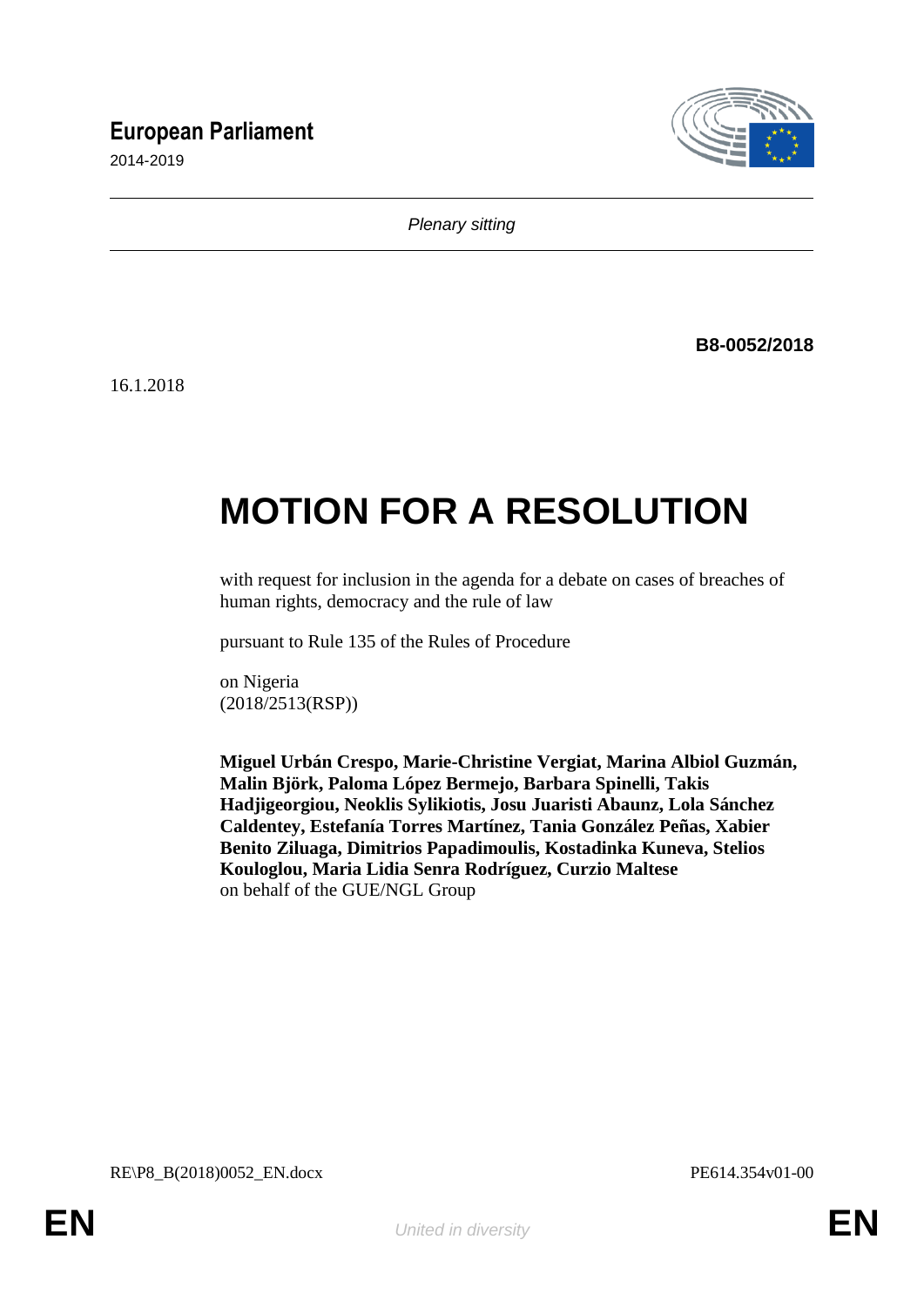#### **B8-0052/2018**

## **European Parliament resolution on Nigeria (2018/2513(RSP))**

## *The European Parliament*,

- having regard to its previous resolutions on Nigeria,
- having regard to the Directive of the European Parliament and of the Council on the prevention of the use of the financial system for the purpose of money laundering and terrorist financing,
- having regard to the Resolution of the European Parliament on tax avoidance and tax evasion as challenges for governance, social protection and development in developing countries of July 2015,
- having regard to the European Convention on Human Rights, the European Social Charter and the Charter of Fundamental Rights of the European Union,
- having regard to the African Charter on Human Rights and Peoples of 1981, ratified by Nigeria on 22 June 1983,
- having regard to the Constitution of the Federal Republic of Nigeria,
- having regard to the Universal Declaration of Human Rights of 1948,
- having regard to the Geneva Conventions,
- having regard to the Universal Declaration on Human Rights,
- having regard to the International Covenant on Civil Rights of 1966, ratified by Nigeria on 29 October 1993
- having Regards the Concluding observations of the United Nations Special Rapporteur on the human rights of internally displaced persons on his mission to Nigeria,
- having regard to the UN Convention on the Elimination of All Forms of Discrimination against Women (CEDAW) of 1979, and the concluding observations of Committee on July 2017,
- having regard to Rule 135 of its Rules of Procedure,
- A. whereas Nigeria is the most populous, cultural diverse country in Africa inhabited by over 500 ethnic groups and marked by a North-South division with severe economic and social disparities,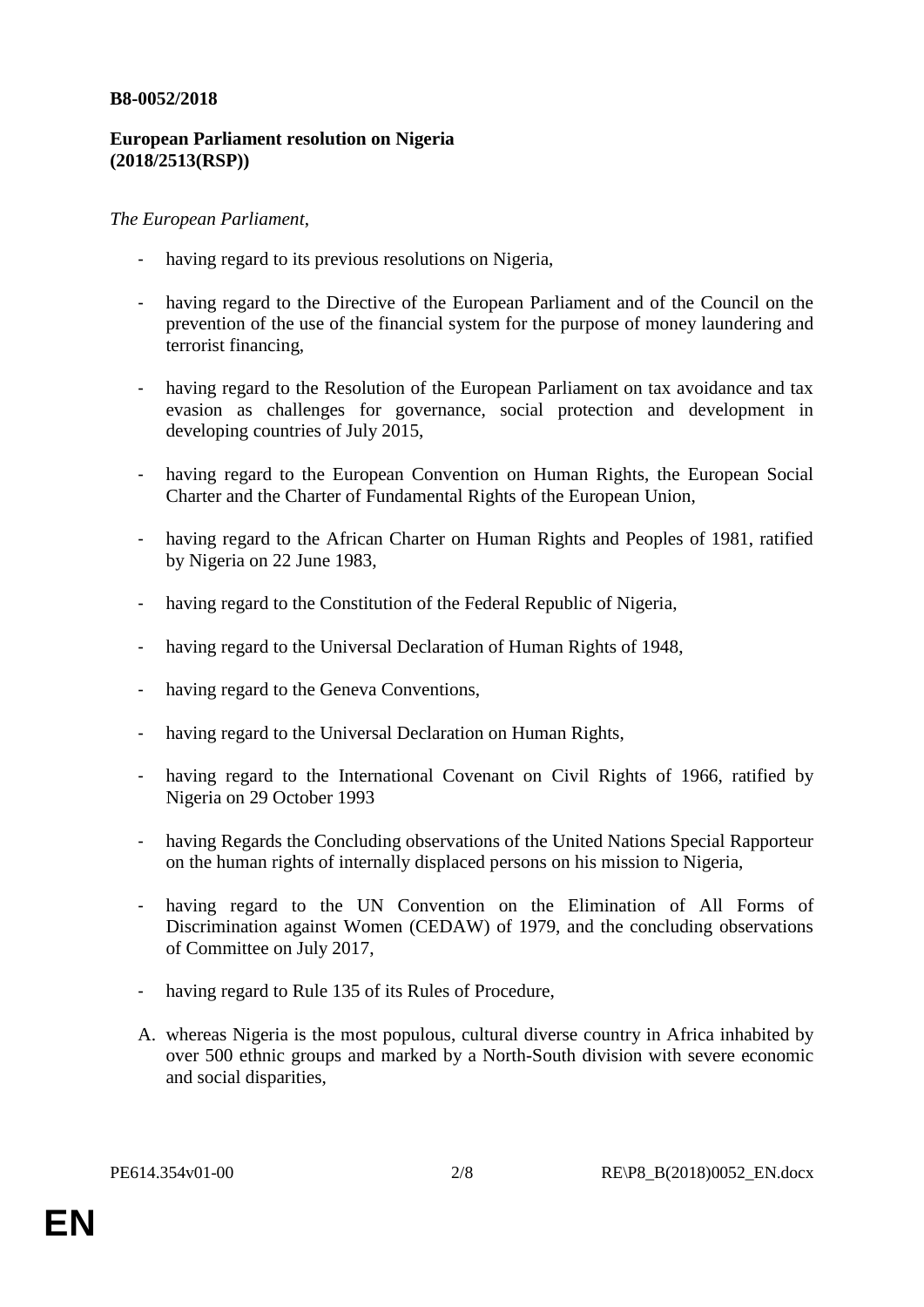- B. whereas Nigeria is the largest economy in the African continent, but despite its vast resources, Nigeria is among the most unequal countries in the world with 80% of its population living on less than USD 2, 62% living in extreme poverty and 10% of the country's population controlling more than 90% of its wealth and resources; whereas according to Oxfam, the number of people living in poverty increased from 69 million in 2004 to 112 million in 2010 despite the fact that the country grew by more than 7%; whereas the extreme poverty is even more acute in the northern states; whereas this poverty contributes directly to a social, religious and regional division;
- C. whereas in the past eight years, northern Nigeria has suffered hundreds of deadly attacks on mosques, schools, markets and churches, carried out by the Boko Haram group, killing indiscriminately Christians, Muslims and anyone who does not adhere to its beliefs; whereas Boko Haram has recruited civilians to its ranks, including many women and children; whereas at least 110 Children and 83 women were used by Boko Haram for suicide bombings in 2017; whereas according to Amnesty International there has been a strong increase in Boko Haram criminal operations since April 2017 compared to 2016;
- D. whereas since the abduction of 276 school girls by Boko Haram militants from a school in Chibok on 14 April 2014, 115 of these girls remain missing;
- E. whereas according to Amnesty International the violence caused by the conflict between armed forces and Boko Haram group has affected more than 14 million of people, at least 20,000 have been killed and more than 2.6 million people have been displaced;
- F. whereas according to Human Rights Watch most internally displaced people lack the basic rights to food, housing, education, health, protection from harm, as well as the right to freedom of movement; whereas displaced women and girls suffer rape and sexual exploitation perpetrated not only by Boko Haram but also by other internally displaced persons, members of security groups, police and soldiers; whereas at least 100,000 Nigerian asylum seekers have suffered forced repatriation by the army of Cameroon;
- G. whereas thousands of Nigerians are risking their lives on the migration routes to the EU in hope of living in better economic, social and security conditions; whereas Nigerian people held in official Libyan detention centres report having been beaten, sexually abused and denied food and medicine by guards; whereas thousands of Nigerian women are victims of trafficking for the purpose of sexual exploitation both on the way to Europe and inside our borders;
- H. whereas as part of the policies of externalization of its borders, since 2012 the EU has delivered to Nigeria about 80 million euros destined to migratory issues; whereas Nigeria has committed to repatriate 15,000 people by February 2018;
- I. whereas in Benue and Taraba regions the conflict between farmers and pastoralists intensified, causing 80,000 displaced persons and at least 80 deaths in 2018 and have led to destruction of properties, shortages of food supply in affected communities; whereas the progressive desertification of the Sahelian savanna is pushing the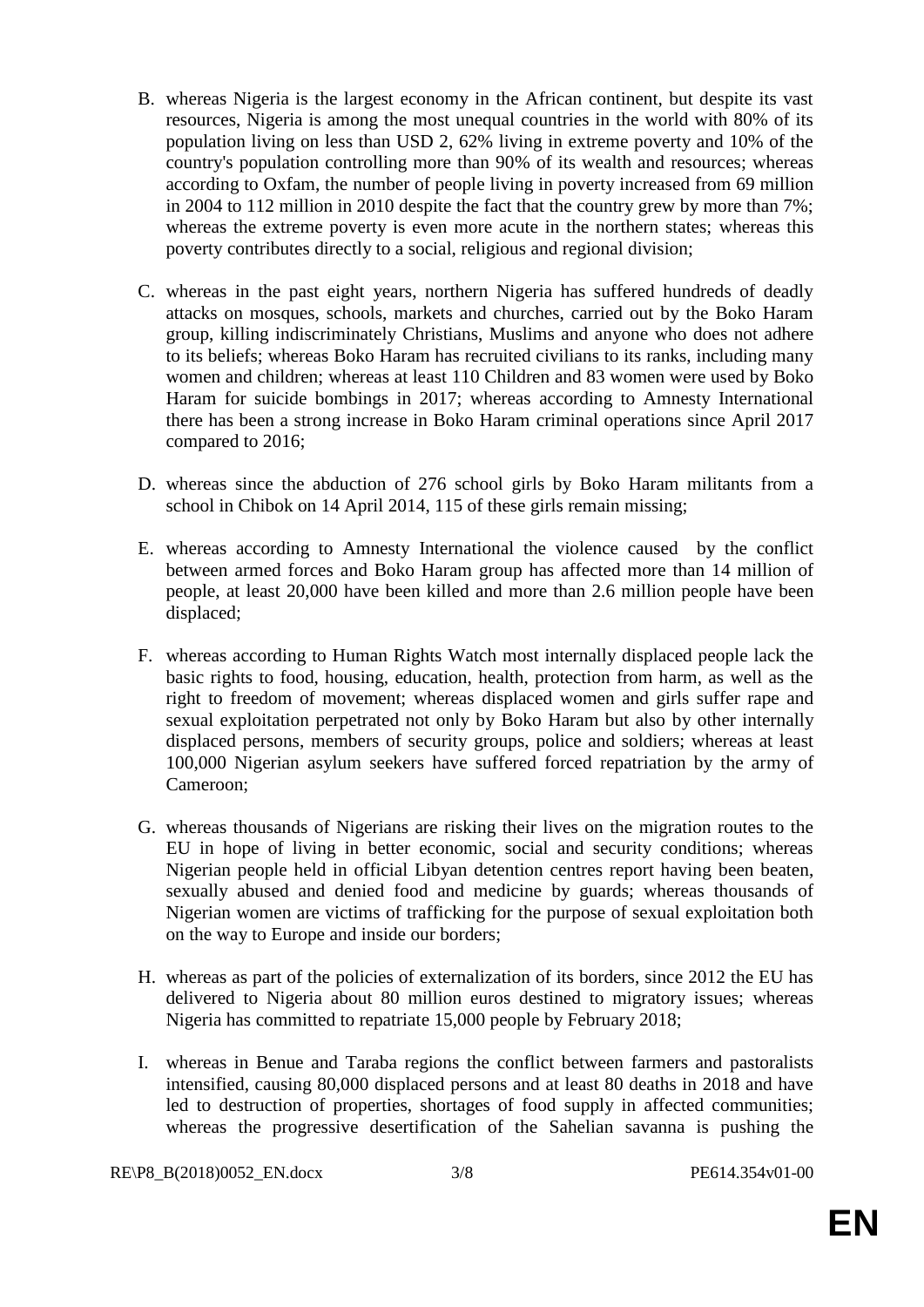shepherds towards the more fertile lands of the south; whereas problems between pastoralists and farmers worsened with the entry into force of a new law prohibiting nomadic cattle herders from moving through the state: whereas violence has spread to other central Nigerian states, dividing their inhabitants by religions and ethnic groups;

- J. whereas the conflict with the Indigenous People of Biafra (IPOB) has been increasing since the arrest and posterior disappearance of the IPOB leader, Nnamdi Kanu; whereas the government ordered the dissolution and punishment of IPOB as a terrorist organization;
- K. whereas the armed forces were accused of committing war crimes and crimes against humanity such as arbitrary detentions, forced disappearances, imprisonment, torture and ill-treatment to obtain information and extrajudicial executions against civil who were accused of terrorism; whereas the security forces have also been accused of interrupting peaceful protests and meetings, in some cases with violence and excessive use of force;
- L. whereas, according to Amnesty International since August 2015, Nigerian security forces have killed at least 150 IPOB activists and arrested and wounded hundreds of others during peaceful gatherings; whereas according to Amnesty International the security forces arrested hundreds of member of Islamic Movement of Nigeria forces during peaceful protests; whereas between November 2016 and April 2017, the authorities forcibly and violently evicted more than 30,000 inhabitants of the community of Otodo-Gbame on the outskirts of the city of Lagos, 11 people have been victims of unlawful killings and fewer than 17 are missing after these violent evictions;
- M. whereas impartial and independent investigations were not carried out of crimes perpetrated by the armed forces; whereas the lack of significant progress in the investigation because of the alleged rape of women and girls by security forces and officials in the IDP camps in 2016; whereas the release of nine senior military commanders responsible, according to Amnesty International, for the deaths of more than 7,000 men and children and more than 1,200 extrajudicial executions since 2011;
- N. whereas the death penalty is legal in Nigeria; whereas In 2016, Nigeria condemned 527 people to death, triple the number in 2015; whereas there is a de facto moratorium on the death penalty since 2006, though this moratorium was broken in 2013 and 2016;
- O. whereas in November 2017 Nigeria refused to sign an EPA between European Union (EU) and the Economic Community of West African States (ECOWAS); whereas Nigeria highlight the negative impact this agreement will have for the economy and the development of the population;
- P. whereas until the discovery of oil in the 1960s, Nigeria was among the world's leading producers of agricultural products such as cocoa, peanuts, rubber, cotton, hides and skins; whereas today Nigeria is a net importer of raw materials and food and currently faces the risk of a food crisis with more than 4.7 million people suffering from food insecurity.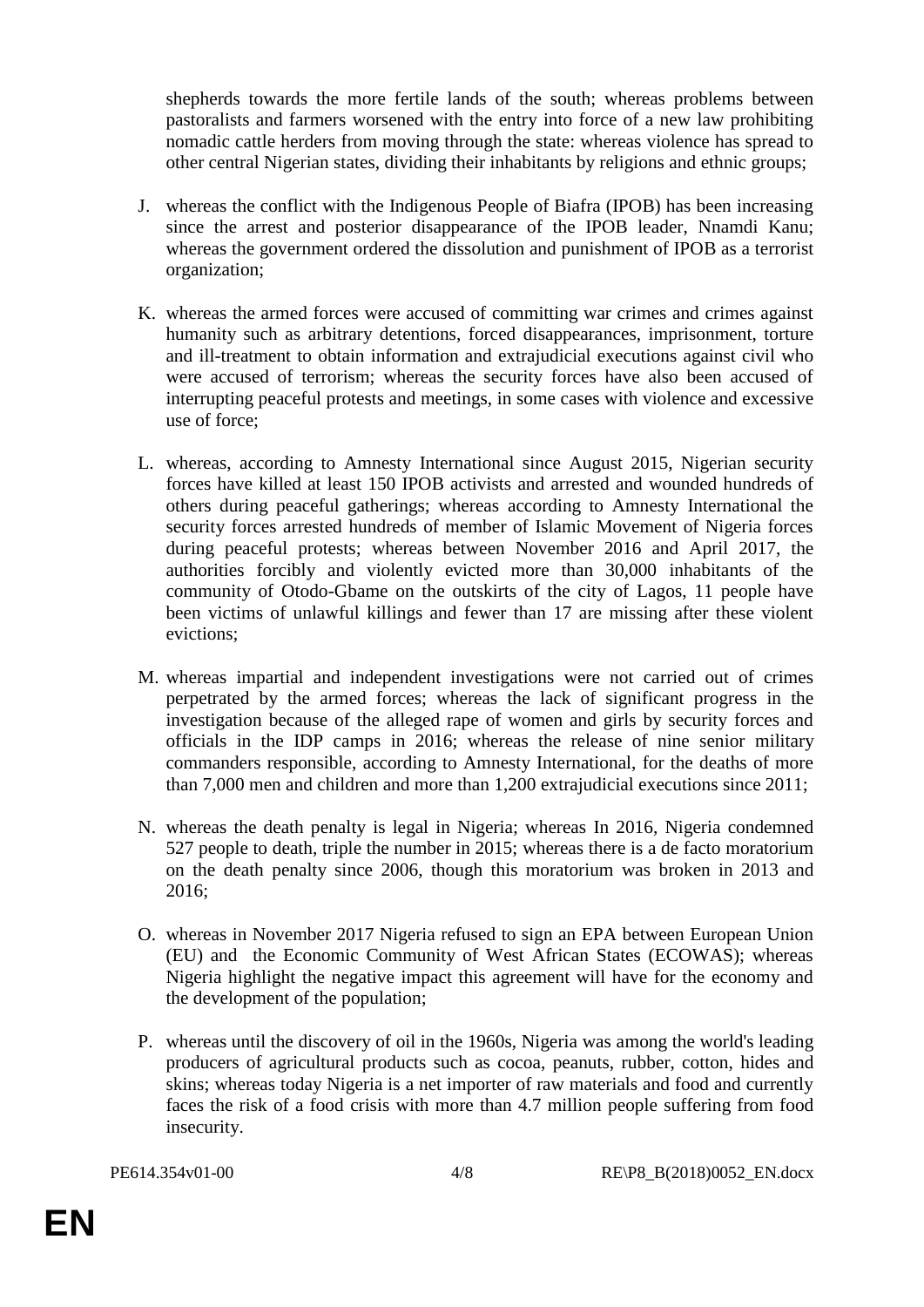- Q. whereas Nigeria is the sixth largest oil producer in OPEC and it is the fourth largest exporter of natural gas; whereas the EU imports 41% of Nigeria's oil production and 23% of its natural gas; whereas the extraction of oil in the country is mostly in the hands of foreign companies;
- R. whereas according to Global Witness an estimated \$400bn in oil revenues has gone missing from Nigerian state coffers and western corporations are often accomplices in facilitating corruption in Nigeria; whereas Shell and Eni have been ordered to stand trial in Milan on charges of aggravated international corruption for their role in a 2011 \$1.1bn deal for Nigerian oil block OPL 245;
- S. whereas there are also complaints against European companies for complicity in human rights violations; whereas Shell was denounced because its complicity in human rights violations committed by the Nigerian armed forces against the Ogoni people in the 1990s;
- T. whereas the Niger Delta is one of the most polluted regions on the planet with more than 6,800 registered oil spills (between nine and 13 million barrels); whereas that pollution in this area could produce a 60% of reduction on food security and increase the prevalence of child malnutrition to 24%;
- U. whereas the reckless extraction of oil has damaged the region's environment and the livelihoods of local communities; whereas there are complaints against European companies such as the Italian company Eni, accused by the Ikebiri community of the damages caused by the explosion of an oil pipeline in 2010;
- V. whereas the Nigerian government launched a large-scale clean-up project for the Niger Delta region in June 2016 to implement the recommendations made by the United Nations Environment Program (UNEP), but according to the allegations there is no improvements; whereas, according to local activists, the Nigerian armed forces are in collusion with oil companies to attack local communities and harass the Ogoniland population who oppose such projects;
- W. whereas in 2016 Nigeria was ranked 118 in the ranking of 144 countries that make up the World Report on the Gender Gap; whereas in the poorest stratum of society, 75% of women do not go to school and in urban areas 51% do not receive education, a figure that doubles the men statistic; whereas 17% of girls are married before their 15th birthday, and that child marriage reaches 76% in the Northwest region; whereas at least 26% of women and girls have been victims of female genital mutilation (FGM) despite being prohibited by law since 2015;
- X. whereas the law prohibiting marriage between persons of the same sex continues to be in force; whereas the police detained LGTBI people;
- Y. whereas social equality, education, literacy, women's rights, social justice and a fair distribution of state revenues in society, reducing inequality and the fight against corruption are key for good governance and to fighting fundamentalism, violence and intolerance;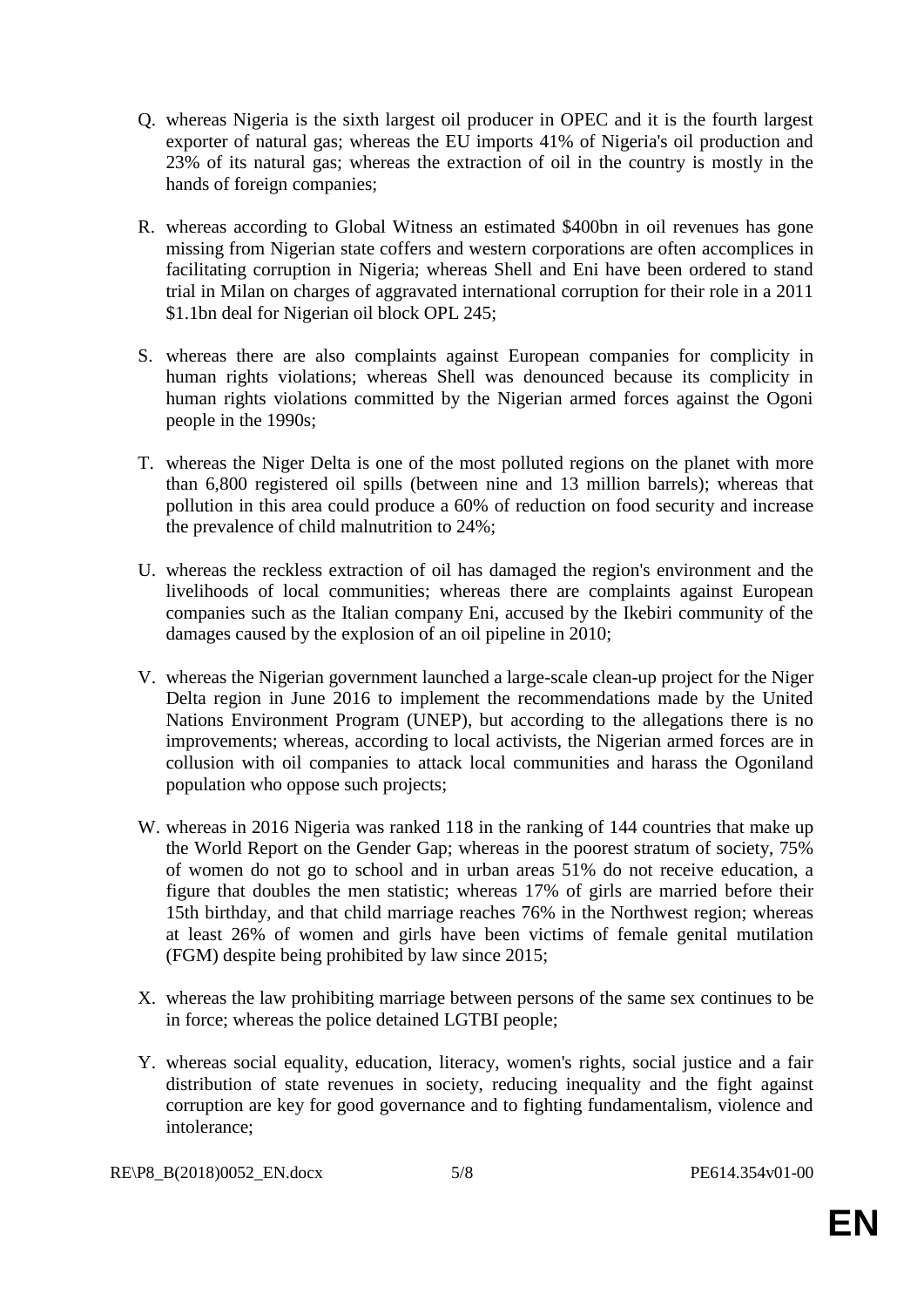- 1. Strongly condemns the ongoing and increasing violence in Nigeria which has led to thousands of deaths and injuries and displaced more than 2.6 million of persons;
- 2. Deplores the massacre of women, men and children, the rapes, the use of torture, the recruitment of child soldiers, and stands with the people of Nigeria in their determination to fight all forms of violence in their country;
- 3. Insists on the fact that the fight against sectarians and terrorists groups could be efficient only if we address the causes and specifically problems related to inequality, the control of fertile farmland, unemployment and poverty; highlights the fact that the current situation shouldn't be a pretext to restrict human rights and fundamental freedoms or to commit crimes;
- 4. Condemns the Nigerian military for using disproportionate force in its pursuit of Boko Haram; calls for an independent and transparent investigation for any human rights violations including extrajudicial killings, torture, rapes, children abuses, arbitrary arrests, and extortion-related abuses; considers that actions of this kind cannot be justified as a means to combat the threat posed by Boko Haram or other terrorist organizations;
- 5. Denounces the role played by AFRICOM and the increasing of its presence in the destabilization of the African Continent; affirms that today it's even more clear that the presence of more troops, more military bases leads to more wars and conflicts in the African continent; from Somalia to Nigeria, from Mali to Niger, from the Central African Republic to the Democratic Republic of Congo on the pretext of combating terrorist groups, the US and their allies justify their military interference in Africa; the African continent faces today the spread of wars and fratricidal divisions which provokes instability and chaos and favour the control and plundering of the continent's natural resources by the imperialist powers;
- 6. Considers that the peaceful resolution of conflicts can only take place through respect for human rights, especially the inalienable right of the people to dispose of themselves and their resources; encourage Nigerian's authorities to support and work with civil society organizations and community based groups to introduce platforms for peace-building initiatives that encourage peaceful engagement, dialogue, reconciliation and co-existence amongst all the stakeholders;
- 7. Emphasises the importance of an independent, impartial, accessible judiciary system for all citizens, to put an end to impunity, to enhance respect for rule of law and fundamental rights of the population;
- 8. Urges Nigerian's Authorities to implement the moratorium on death penalty in view of its abolition;
- 9. Calls the EU and it´s Member States to facilitate their access to European asylum and ensure human rights to all migrants; strongly condemns all readmission policies, especially those relating to countries such as Nigeria, where these people risk their lives and face ill-treatment contrary to the Geneva Convention; criticise the financial support of the EU for policies whose aim it is to externalise border controls without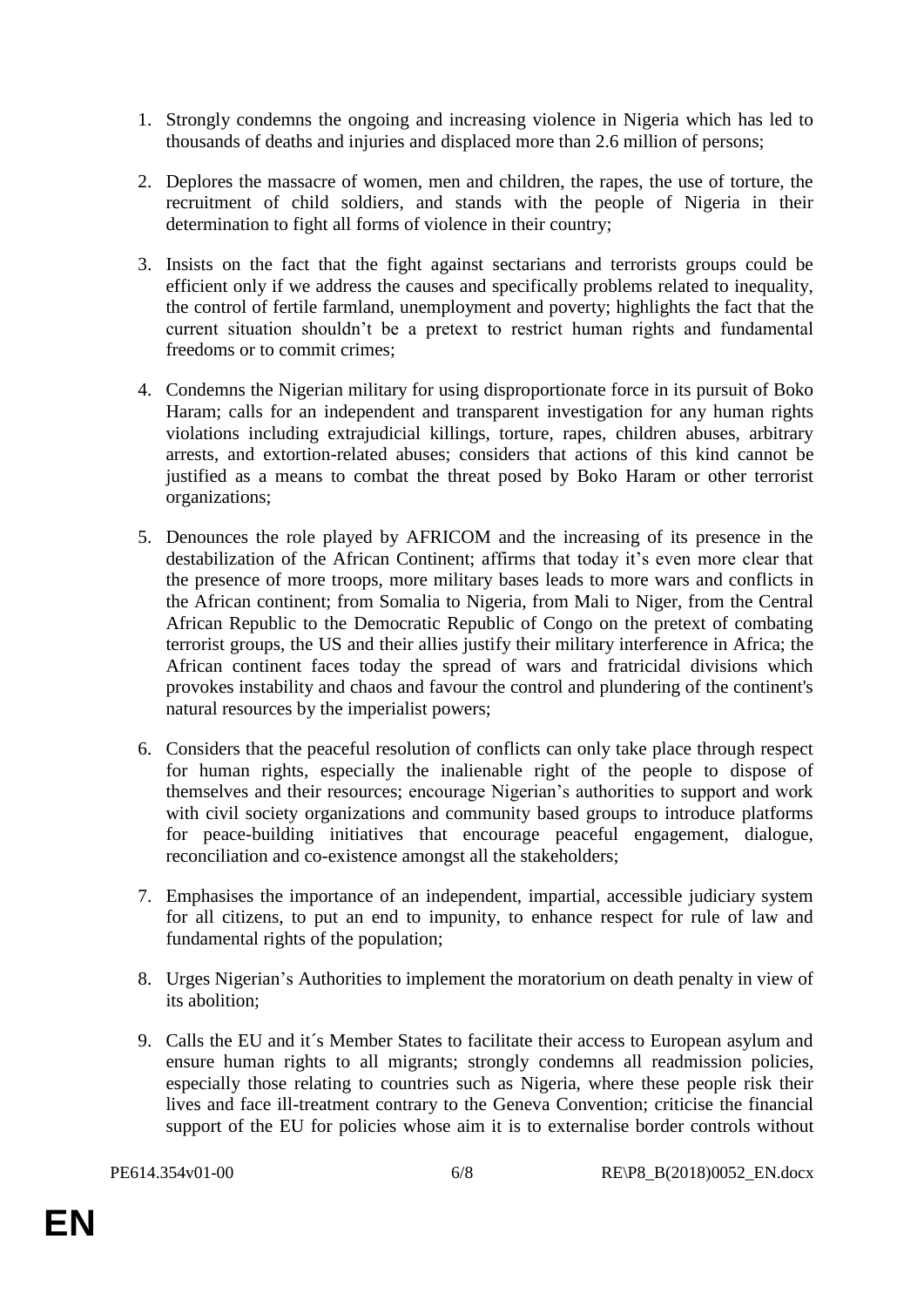changing the current situation of the people in need in those countries; Calls for ensuring rights and a save passage to both migrants and displaced; stresses further that development aid must not be made conditional on cooperation in migration matters such as border management or readmission agreements; recalls its concerns about the increasing use of trust funds, such as limited transparency, lack of consultation and regional ownership;

- 10. Condemns the Same-Sex Marriage (Prohibition) Law, criminalizing LGTBI people; calls for the abolition of this law;
- 11. Calls the Nigerian's authorities to promote gender equality and women's empowerment through boosting women and women rights organisations participation in public and political life; calls for a comprehensive EU approach on violence against women and girls with increased efforts and resources to prevent and eliminate all discriminatory practices against women as well as to combat and prosecute all forms of violence including trafficking in human beings, female genital mutilation, forced sterilisation, forced pregnancy, gendercide, domestic violence and marital rape, child, early and forced marriage and gender-based violence in conflict and post-conflict situations; calls for the development of specific EU actions to strengthen the rights of different groups of women, with a special attention to youth, migrants, women living with HIV, LGBTI persons and persons with disabilities;
- 12. Welcomes the refusal of Nigeria to sign and ratified an EPA with EU due to the dramatic consequences it could have for the economy and the Nigerian people; urges the EU to stop unbalanced and unfair trade agreements with third countries, including EPAs, and to build an new cooperation based on mutual development for the benefit of people instead of the interested of the multinationals companies; recalls the European Union and its Member States when negotiating tax treaties, shall comply with the principle of policy coherence for development established in Article 208 TFEU; The European Union shall take account of the objectives of development cooperation in the policies that it implements which are likely to affect developing countries such Nigeria;
- 13. Urges transnational companies to respect human rights and the principle of due diligence as the UN Guiding Principles on Business and Human Rights, and to take all the necessary measures to respect and protect the environment and to not use corruption as a mean to achieve public contract; Calls on the institutions of the Union to work towards the conclusion of binding international agreements that reinforce respect for human rights, especially in the case of companies based in the Union operating in third countries; and specifically, demands the support for the binding treaty that is being built within the United Nations; calls on the European Commission and the Member States to take the necessary measures against European companies that do not respect these standards or that do not satisfactorily compensate victims of human rights violations directly or indirectly their responsibility;
- 14. Calls on the European Union and its Member States to take concrete measures to efficiently curve illicit financial flows, tax evasion and avoidance, and boost democratic international cooperation in tax matters notably regarding the European companies present in Nigeria in order to enhance wealth redistribution;